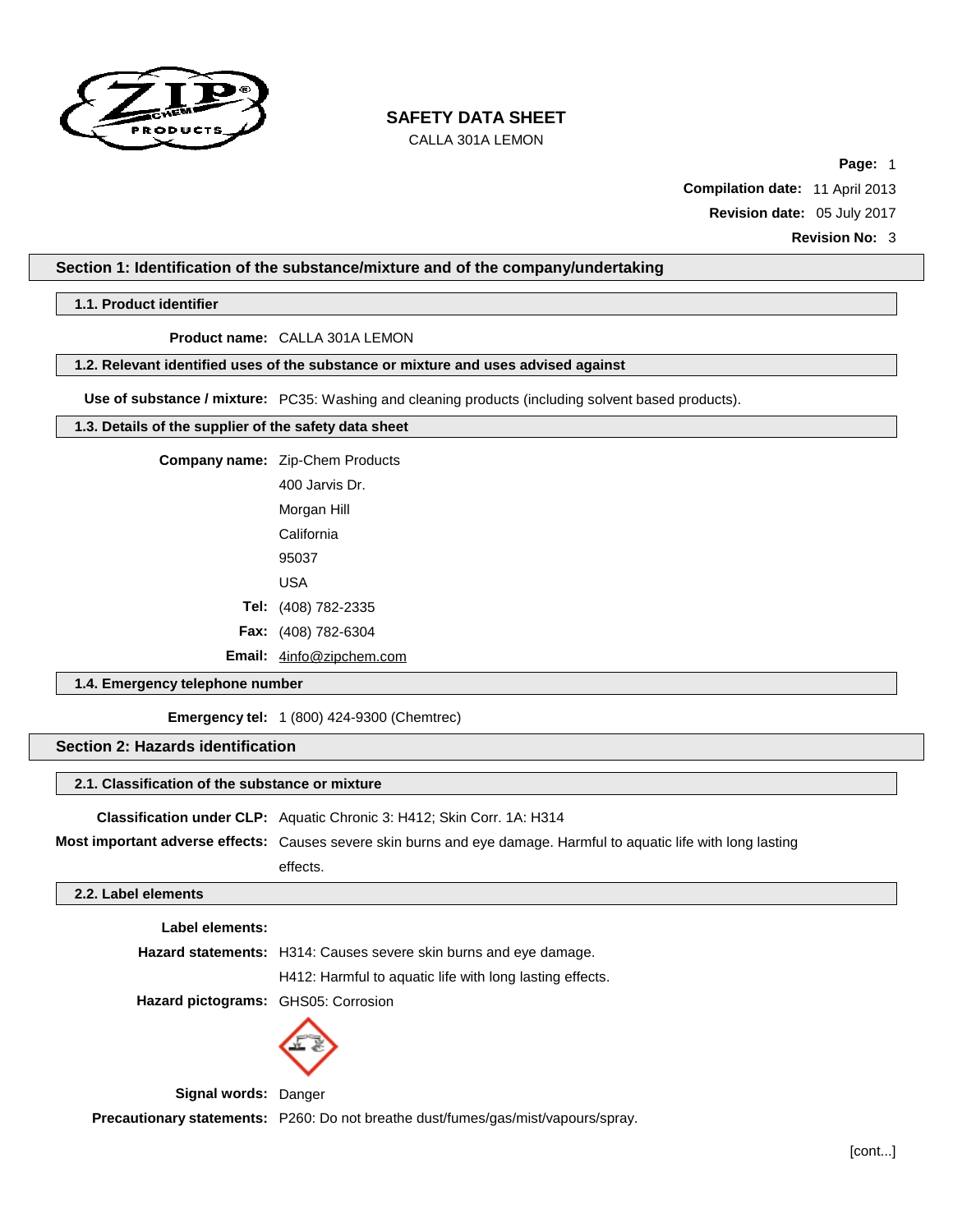CALLA 301A LEMON

**Page:** 2

P280: Wear protective gloves/protective clothing/eye protection/face protection. P301+330+331: IF SWALLOWED: rinse mouth. Do NOT induce vomiting. P303+361+353: IF ON SKIN (or hair): Take off immediately all contaminated clothing. Rinse skin with. P304+340: IF INHALED: Remove person to fresh air and keep comfortable for breathing. P305+351+338: IF IN EYES: Rinse cautiously with water for several minutes. Remove contact lenses, if present and easy to do. Continue rinsing.

### **2.3. Other hazards**

**PBT:** This product is not identified as a PBT/vPvB substance.

### **Section 3: Composition/information on ingredients**

### **3.2. Mixtures**

### **Hazardous ingredients:**

NONYLPHENOL, ETHOXYLATED

| <b>EINECS</b>         | CAS         | PBT/WEL                  | <b>CLP Classification</b>            | Percent   |
|-----------------------|-------------|--------------------------|--------------------------------------|-----------|
|                       | 127087-87-0 | $\overline{\phantom{0}}$ | Aquatic Chronic 2: H411              | $1 - 10%$ |
| DISODIUM METASILICATE |             |                          |                                      |           |
| 229-912-9             | 6834-92-0   |                          | Skin Corr. 1B: H314; STOT SE 3: H335 | $1 - 10%$ |

### **Section 4: First aid measures**

### **4.1. Description of first aid measures**

|                                                                  | <b>Skin contact:</b> Remove all contaminated clothes and footwear immediately unless stuck to skin.        |
|------------------------------------------------------------------|------------------------------------------------------------------------------------------------------------|
|                                                                  | Drench the affected skin with running water for 10 minutes or longer if substance is still                 |
|                                                                  | on skin. Transfer to hospital if there are burns or symptoms of poisoning.                                 |
|                                                                  | <b>Eye contact:</b> Bathe the eye with running water for 15 minutes. Transfer to hospital for specialist   |
|                                                                  | examination.                                                                                               |
|                                                                  | <b>Ingestion:</b> Wash out mouth with water. Do not induce vomiting. Give 1 cup of water to drink every 10 |
|                                                                  | minutes. If unconscious, check for breathing and apply artificial respiration if necessary.                |
|                                                                  | If unconscious and breathing is OK, place in the recovery position. Transfer to hospital                   |
|                                                                  | as soon as possible.                                                                                       |
|                                                                  | <b>Inhalation:</b> Remove casualty from exposure ensuring one's own safety whilst doing so. If             |
|                                                                  | unconscious and breathing is OK, place in the recovery position. If conscious, ensure                      |
|                                                                  | the casualty sits or lies down. If breathing becomes bubbly, have the casualty sit and                     |
|                                                                  | provide oxygen if available. Transfer to hospital as soon as possible.                                     |
| 4.2. Most important symptoms and effects, both acute and delayed |                                                                                                            |

**Skin contact:** Blistering may occur. Progressive ulceration will occur if treatment is not immediate. **Eye contact:** Corneal burns may occur. May cause permanent damage.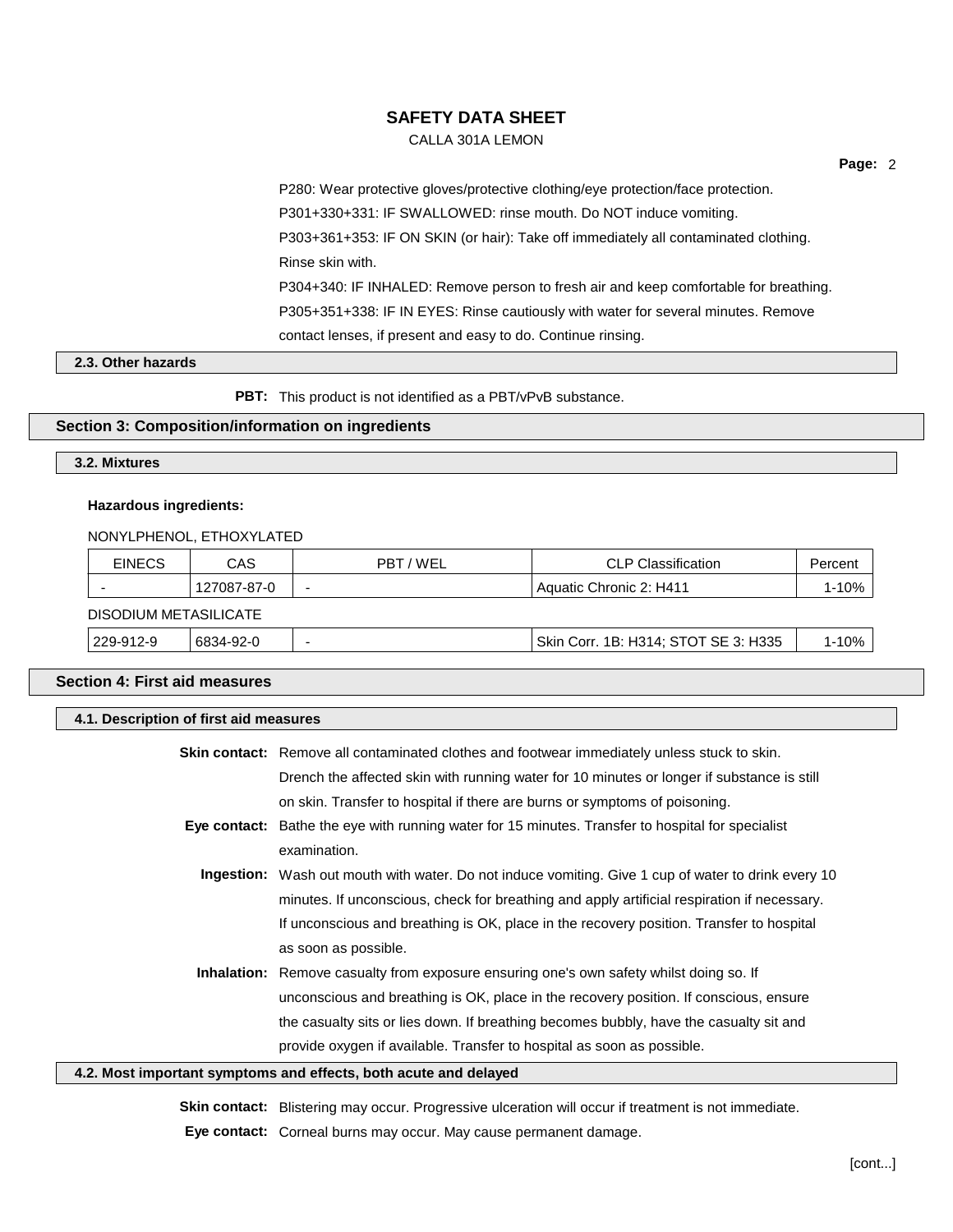#### CALLA 301A LEMON

**Page:** 3

**Ingestion:** Corrosive burns may appear around the lips. Blood may be vomited. There may be bleeding from the mouth or nose.

**Inhalation:** There may be shortness of breath with a burning sensation in the throat. Exposure may cause coughing or wheezing.

**Delayed / immediate effects:** Immediate effects can be expected after short-term exposure.

**4.3. Indication of any immediate medical attention and special treatment needed**

**Immediate / special treatment:** Eye bathing equipment should be available on the premises.

#### **Section 5: Fire-fighting measures**

**5.1. Extinguishing media**

**Extinguishing media:** Suitable extinguishing media for the surrounding fire should be used. Use water spray

to cool containers.

### **5.2. Special hazards arising from the substance or mixture**

**Exposure hazards:** Corrosive. In combustion emits toxic fumes.

#### **5.3. Advice for fire-fighters**

**Advice for fire-fighters:** Wear self-contained breathing apparatus. Wear protective clothing to prevent contact with skin and eyes.

### **Section 6: Accidental release measures**

**6.1. Personal precautions, protective equipment and emergency procedures**

**Personal precautions:** Notify the police and fire brigade immediately. If outside keep bystanders upwind and away from danger point. Mark out the contaminated area with signs and prevent access to unauthorised personnel. Do not attempt to take action without suitable protective clothing - see section 8 of SDS. Turn leaking containers leak-side up to prevent the escape of liquid.

**6.2. Environmental precautions**

**Environmental precautions:** Do not discharge into drains or rivers. Contain the spillage using bunding.

### **6.3. Methods and material for containment and cleaning up**

**Clean-up procedures:** Clean-up should be dealt with only by qualified personnel familiar with the specific substance. Absorb into dry earth or sand. Transfer to a closable, labelled salvage container for disposal by an appropriate method.

#### **6.4. Reference to other sections**

**Reference to other sections:** Refer to section 8 of SDS.

#### **Section 7: Handling and storage**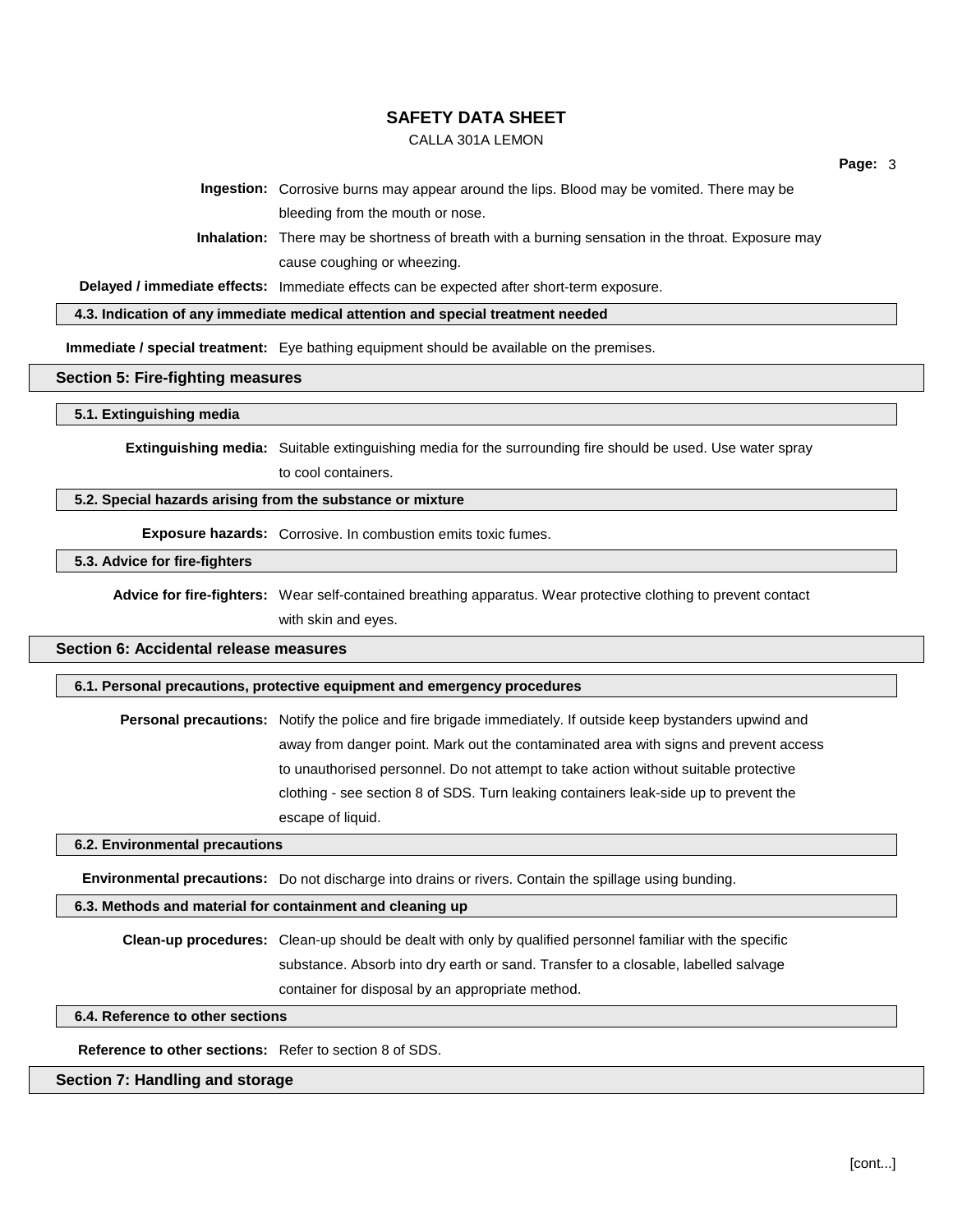CALLA 301A LEMON

#### **7.1. Precautions for safe handling**

**Handling requirements:** Avoid direct contact with the substance. Ensure there is sufficient ventilation of the area.

Do not handle in a confined space. Avoid the formation or spread of mists in the air.

### **7.2. Conditions for safe storage, including any incompatibilities**

**Storage conditions:** Store in a cool, well ventilated area. Keep container tightly closed.

**Suitable packaging:** Must only be kept in original packaging.

**7.3. Specific end use(s)**

**Specific end use(s):** No data available.

## **Section 8: Exposure controls/personal protection**

**8.1. Control parameters**

**Workplace exposure limits:** No data available.

### **DNEL/PNEC Values**

**DNEL / PNEC** No data available.

**8.2. Exposure controls**

| <b>Engineering measures:</b> Ensure there is sufficient ventilation of the area.                          |
|-----------------------------------------------------------------------------------------------------------|
| <b>Respiratory protection:</b> Self-contained breathing apparatus must be available in case of emergency. |
| <b>Hand protection:</b> Impermeable gloves.                                                               |
| <b>Eye protection:</b> Tightly fitting safety goggles. Ensure eye bath is to hand.                        |
| Skin protection: Impermeable protective clothing.                                                         |
| Environmental: No special requirement.                                                                    |

# **Section 9: Physical and chemical properties**

### **9.1. Information on basic physical and chemical properties**

| .<br>$\cdots$                                        |                                                  |                               |
|------------------------------------------------------|--------------------------------------------------|-------------------------------|
|                                                      | VOC $g/I: 58$<br><b>pH:</b> 12-12.5              |                               |
| Flash point°C: Not applicable.                       | <b>Relative density: 1.0</b>                     |                               |
| <b>Flammability limits %: lower:</b> Not applicable. |                                                  | <b>upper:</b> Not applicable. |
|                                                      | <b>Viscosity: Non-viscous</b>                    |                               |
| <b>Solubility in water: Soluble</b>                  |                                                  |                               |
|                                                      | <b>Oxidising:</b> Non-oxidising (by EC criteria) |                               |
| <b>Evaporation rate: Slow</b>                        |                                                  |                               |
|                                                      | <b>Odour: Pleasant</b>                           |                               |
|                                                      | <b>Colour: Gold-brown</b>                        |                               |
|                                                      | <b>State: Liquid</b>                             |                               |

**9.2. Other information**

**Other information:** No data available.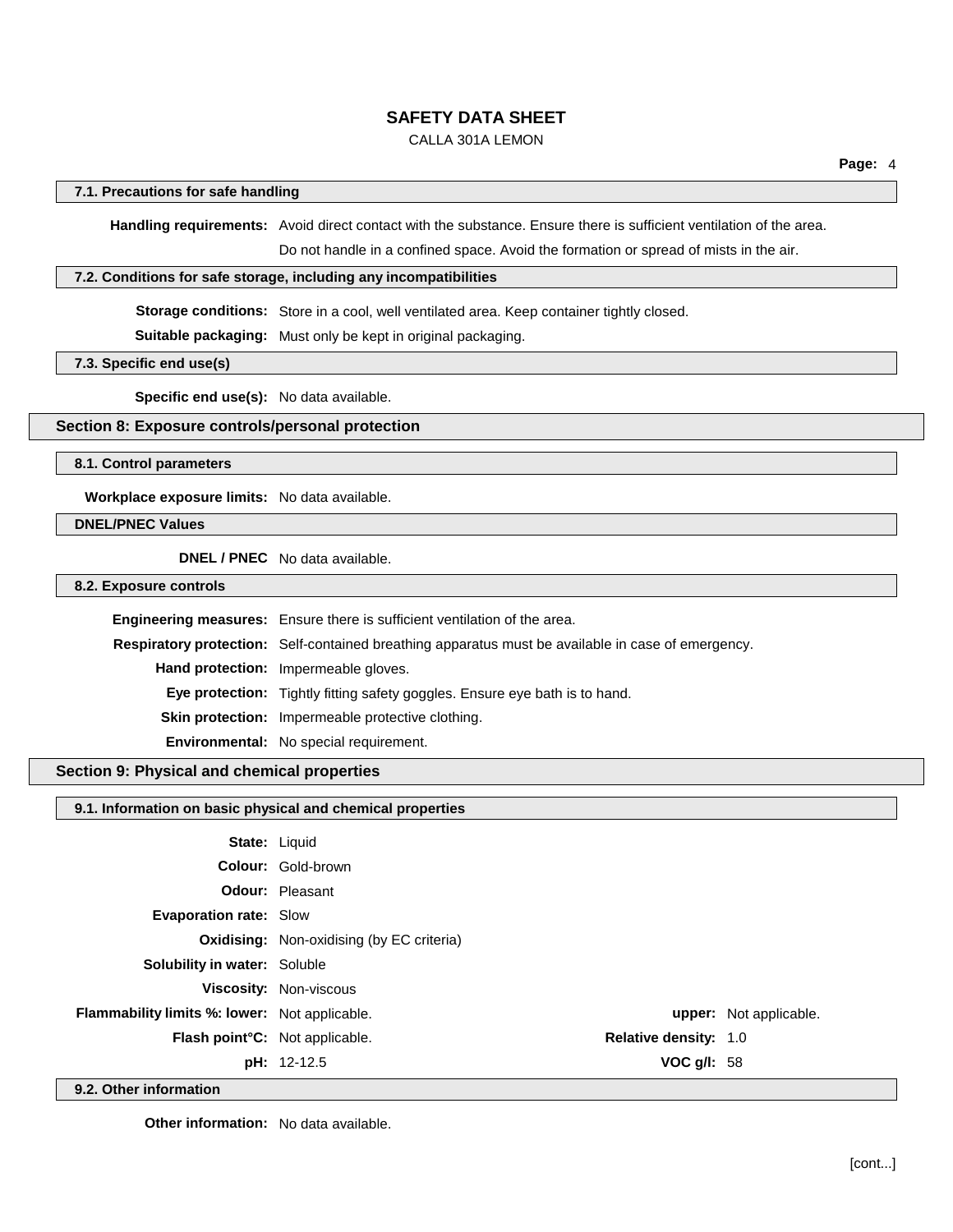CALLA 301A LEMON

**Page:** 5

### **Section 10: Stability and reactivity**

## **10.1. Reactivity**

**Reactivity:** Stable under recommended transport or storage conditions.

### **10.2. Chemical stability**

**Chemical stability:** Stable under normal conditions.

# **10.3. Possibility of hazardous reactions**

**Hazardous reactions:** Hazardous reactions will not occur under normal transport or storage conditions.

Decomposition may occur on exposure to conditions or materials listed below.

## **10.4. Conditions to avoid**

**Conditions to avoid:** Heat.

**10.5. Incompatible materials**

**Materials to avoid:** Strong oxidising agents. Strong acids.

# **10.6. Hazardous decomposition products**

**Haz. decomp. products:** In combustion emits toxic fumes.

## **Section 11: Toxicological information**

#### **11.1. Information on toxicological effects**

### **Hazardous ingredients:**

#### **DISODIUM METASILICATE**

| ORL | <b>MUS</b> | LD50          | 770 | ma/ka |
|-----|------------|---------------|-----|-------|
| ORL | <b>RAT</b> | LD50<br>_____ | 153 | mg/kg |

#### **Relevant hazards for product:**

| Hazard                        | Route      | Basis                   |
|-------------------------------|------------|-------------------------|
| ⊪ Skin corrosion/irritation   | <b>DRM</b> | ' Hazardous: calculated |
| Serious eye damage/irritation | OPT        | Hazardous: calculated   |

### **Symptoms / routes of exposure**

| <b>Skin contact:</b> Blistering may occur. Progressive ulceration will occur if treatment is not immediate. |
|-------------------------------------------------------------------------------------------------------------|
| <b>Eye contact:</b> Corneal burns may occur. May cause permanent damage.                                    |
| Ingestion: Corrosive burns may appear around the lips. Blood may be vomited. There may be                   |
| bleeding from the mouth or nose.                                                                            |
| <b>Inhalation:</b> There may be shortness of breath with a burning sensation in the throat. Exposure may    |
| cause coughing or wheezing.                                                                                 |
| Delayed / immediate effects: Immediate effects can be expected after short-term exposure.                   |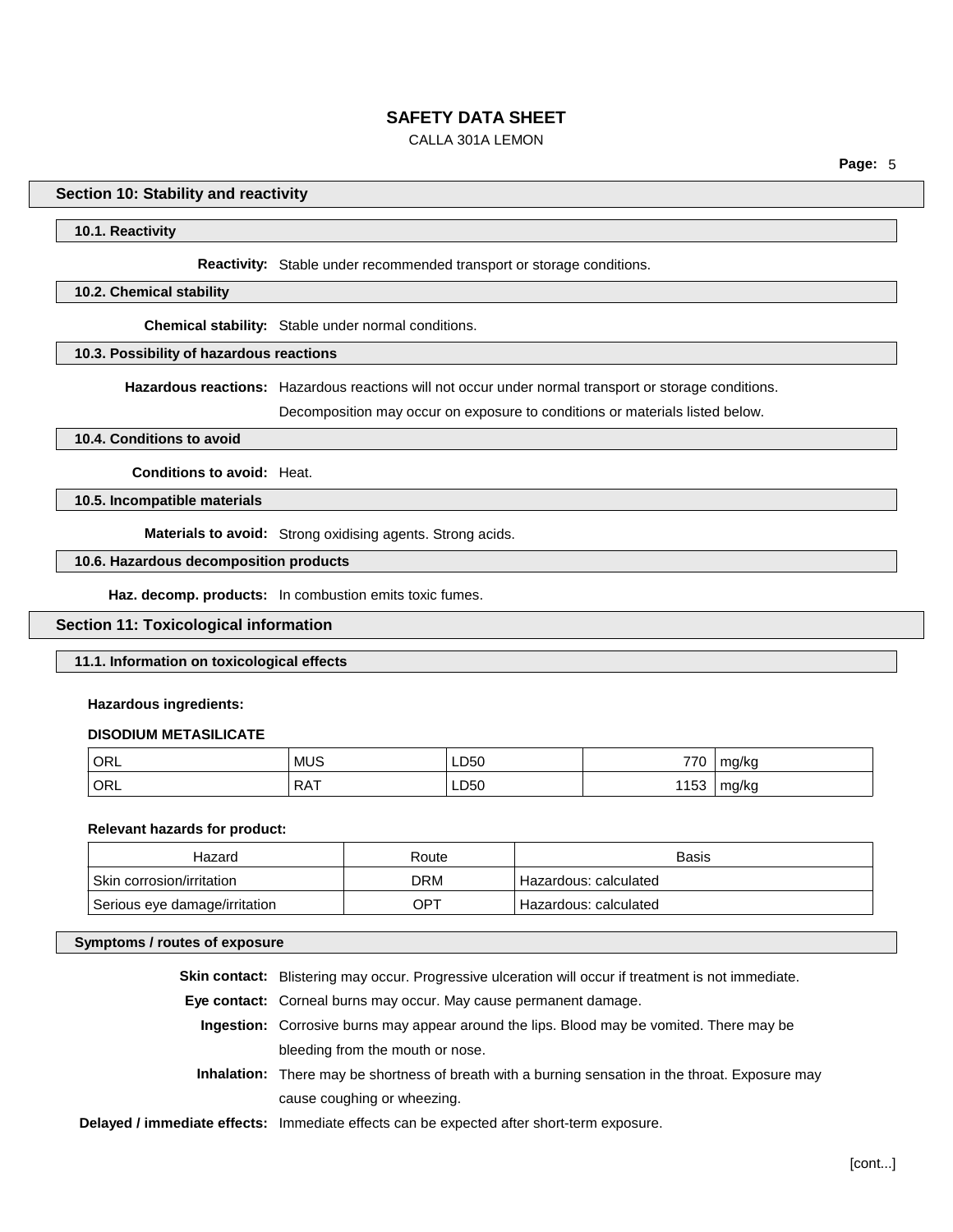### CALLA 301A LEMON

**Page:** 6

#### **Section 12: Ecological information**

**12.1. Toxicity**

**Ecotoxicity values:** No data available.

## **12.2. Persistence and degradability**

**Persistence and degradability:** Biodegradable.

**12.3. Bioaccumulative potential**

**Bioaccumulative potential:** No bioaccumulation potential.

**12.4. Mobility in soil**

**Mobility:** Readily absorbed into soil.

**12.5. Results of PBT and vPvB assessment**

**PBT identification:** This product is not identified as a PBT/vPvB substance.

**12.6. Other adverse effects**

**Other adverse effects:** Negligible ecotoxicity.

### **Section 13: Disposal considerations**

#### **13.1. Waste treatment methods**

| <b>Disposal operations:</b> Transfer to a suitable container and arrange for collection by specialised disposal |  |
|-----------------------------------------------------------------------------------------------------------------|--|
| company.                                                                                                        |  |
| <b>Recovery operations:</b> Use principally as a fuel or other means to generate energy.                        |  |
| <b>Disposal of packaging:</b> Dispose of as normal industrial waste.                                            |  |
| <b>NB:</b> The user's attention is drawn to the possible existence of regional or national                      |  |
| regulations regarding disposal.                                                                                 |  |

### **Section 14: Transport information**

**Transport class:** This product does not require a classification for transport.

**Section 15: Regulatory information**

### **15.1. Safety, health and environmental regulations/legislation specific for the substance or mixture**

**Specific regulations:** Not applicable.

**15.2. Chemical Safety Assessment**

# **Section 16: Other information**

# **Other information**

**Other information:** This safety data sheet is prepared in accordance with Commission Regulation (EU) No

2015/830.